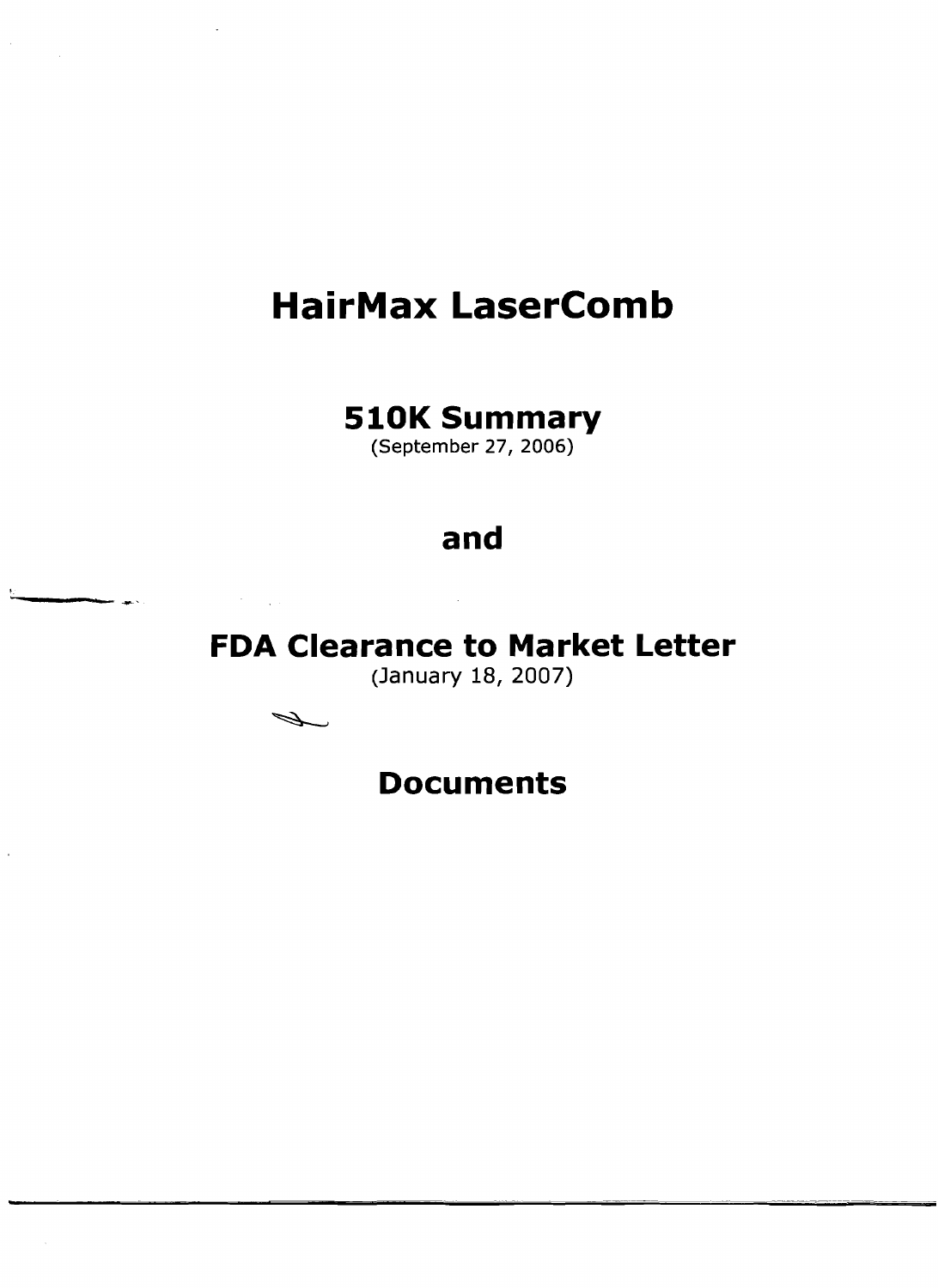### 510(k) SUMMARY

## Lexington International, LLC LaserComb

### Submitter's Contact Information

| Name:       | David Michaels, Managing Director                                    | <b>JAN 18</b> $2007$ |
|-------------|----------------------------------------------------------------------|----------------------|
| Address:    | Lexington International, LLC<br>2650 North Military Trail, Suite 360 |                      |
|             | Boca Raton, FL 33431                                                 |                      |
| Telephone:  | (561) 417-0200                                                       |                      |
| Facsimile:  | (561) 892-0747                                                       |                      |
|             | Name of Device and Name/Address of Sponsor                           |                      |
| Trade Name: | HairMax LaserComb                                                    |                      |

| Sponsor Contact | David Michaels                       |  |
|-----------------|--------------------------------------|--|
| Information:    | Lexington International, LLC         |  |
|                 | 2650 North Military Trail, Suite 360 |  |
|                 | Boca Raton, FL 33431                 |  |

Common or Usual Name: Lamp, nonheating, for promotion of hair growth.

Classification Name: Infrared lamp per 21 CFR 890.5500

# Predicate Devices

| Device Trade Name                      |
|----------------------------------------|
| Robi Combi                             |
| DermaLight Psoracomb                   |
| Quantum WARP 10 Light Delivery System  |
| Lumiphase-R                            |
| TerraQuant MQ2000 Laser Therapy Device |
| MLT R694 Ruby Laser System             |
| L600 Hair Removal                      |
| Violet Ray Device                      |
| Vacuum Cap                             |
| Raydo and Wonder Brush                 |

Manufacturer Epilady 2000, LLC

Solitec GMBH Quantum Devices, Inc. Opusmed Inc. Escada International, Inc. Medical Laser Technologies Ltd. A&M Technology Manufacturer unknown Evans Dr. Scott

 $\mathcal{A}^{\text{max}}_{\text{max}}$  , where  $\mathcal{A}^{\text{max}}_{\text{max}}$ 

 $\bar{I}$ 

Date Prepared: September 27, 2006

WDC\_IMANAGE-805439 vl·11743.189001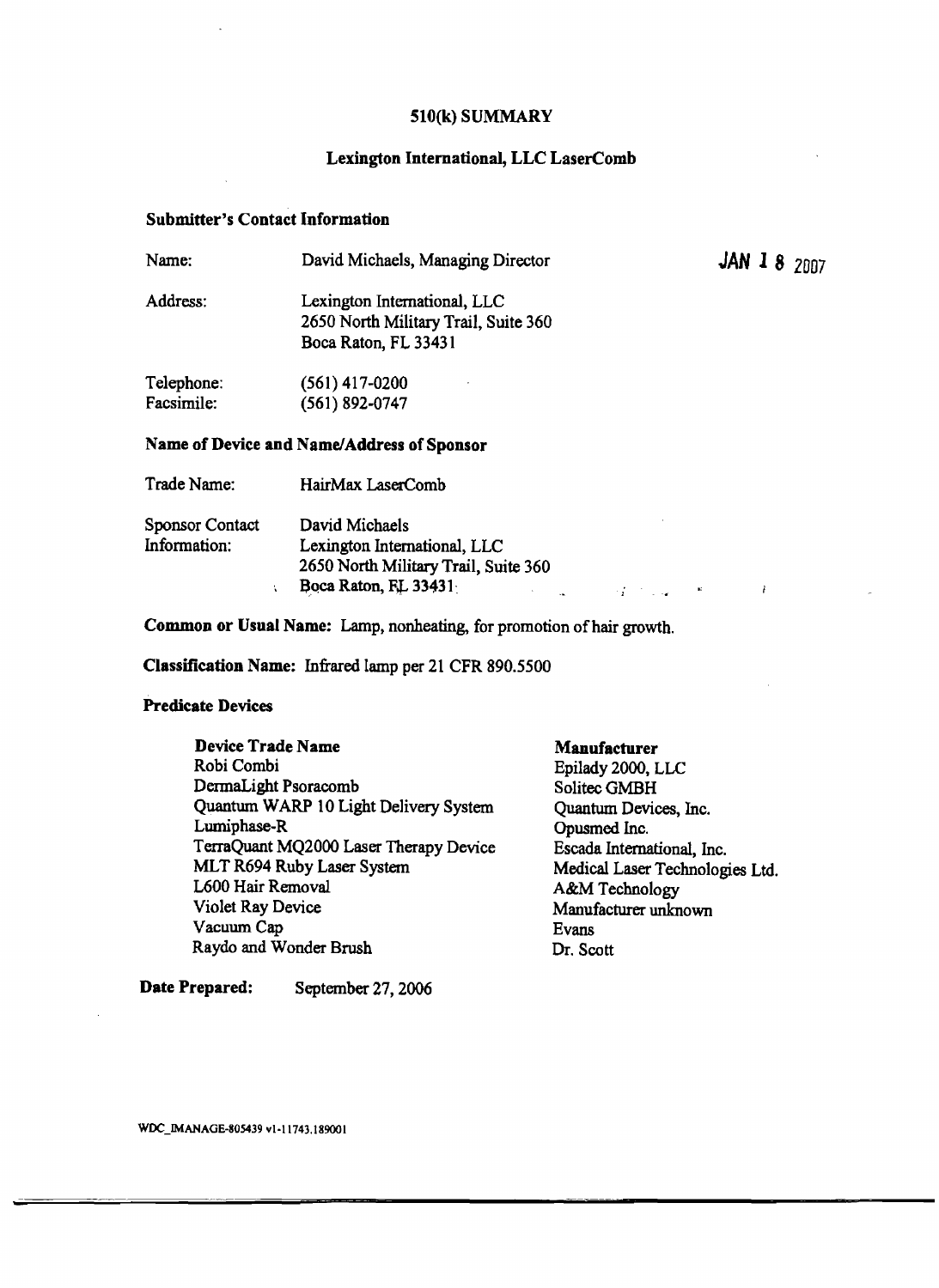### Intended Use I Indications for Use

The LaserComb is indicated to promote hair growth in males with androgenetic alopecia who have Norwood Hamilton Classifications of IIa to V and Fitzpatrick Skin Types I to IV.

### Technological Characteristics

The LaserComb consists of a hand-held low level laser device that promotes hair growth. The device provides distributed laser light to the scalp while the comb teeth simultaneously part the user's hair to ensure the laser light reaches the user's scalp. When in use, the device emits a beep every four seconds to notify the user to move the device to a new section of the scalp.

#### Performance Data

A multicenter, randomized, placebo-controlled trial was conducted at four sites in the United States. Subjects received either the LaserComb or a sham device. Subjects were instructed to use the device three times per week on nonconcurring days for a total of 26 weeks. Subjects in the LaserComb treatment group had significantly greater increases in mean terminal hair density than subjects in the placebo group. Subjects in the LaserComb group also had significantly better subjective assessments of overall hair regrowth than subjects in the placebo group. No subject experienced a serious adverse event and the adverse event profiles were similar between the two treatment groups. In all instances, the LaserComb functioned as intended and the hair regrowth observed was as expected.

#### Substantial Equivalence

The LaserComb is as safe and effective as a combination of those predicate devices. The LaserComb has the same intended use of affecting hair growth as its preamendments hair growth predicate devices and its laser hair removal predicates. In addition, the LaserComb has the same general indications, *i.e.,* treating baldness, and the same specific indication of promoting hair growth as its preamendments predicate devices. The LaserComb also has many of the same or similar technological characteristics as a combination of its predicate devices, including its red laser wavelength, its split beam laser delivery system, its comb component, and its audible timer. The technological differences between the LaserComb and its predicate devices, namely use ofred laser to promote hair growth, do not raise new questions of safety or effectiveness for several reasons. First, the safety and effectiveness profile of that type of laser is well-established. Second, FDA's clearance of a red laser with virtually the same wavelength (for a cosmetic-type indication) confirms the favorable risk benefit ratio ofred lasers, even when they are used for cosmetic-like indications. Finally, the clinical data summarized in the  $510(k)$  notice confirms the safety and effectiveness of the LaserComb for OTC use in promoting hair growth in its intended patient population, despite those technological characteristics. For those reasons, the LaserComb satisfies FDA's substantial equivalence with respect to both the intended use and technological characteristics.

WOC\_IMANAGE-805439 vl-l 1743.189001